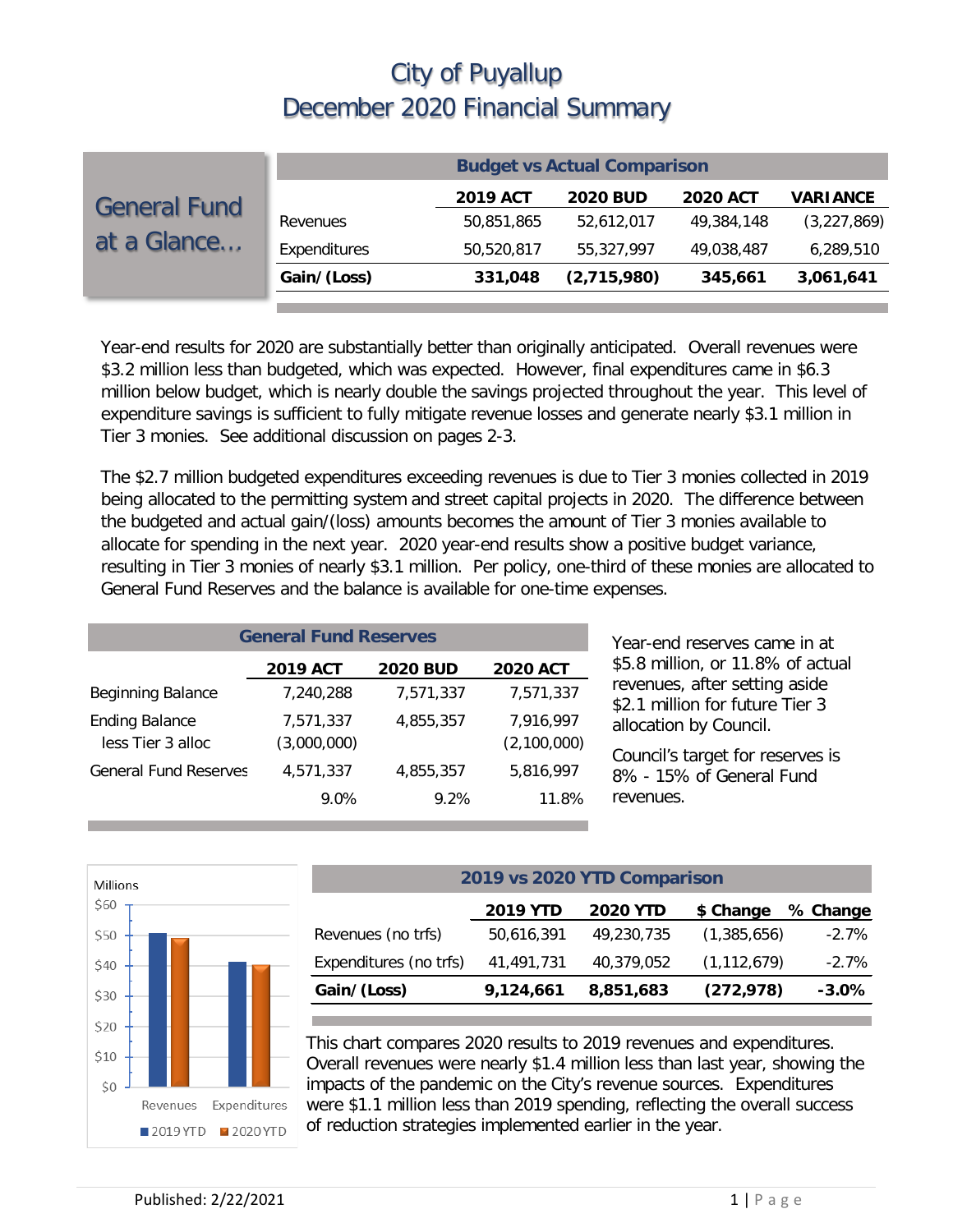| <b>General Fund Revenues by Type (excluding transfers)</b> |                 |                 |                 |                 |          |  |
|------------------------------------------------------------|-----------------|-----------------|-----------------|-----------------|----------|--|
|                                                            | <b>2020 BUD</b> | <b>2020 YTD</b> | <b>2020 ACT</b> | <b>VARIANCE</b> |          |  |
| Property Tax                                               | 9,178,350       | 9,221,862       | 9,221,862       | 43,512          | 0.5%     |  |
| Sales & Use Tax                                            | 24,445,440      | 23,521,752      | 23,521,752      | (923, 688)      | $-3.8%$  |  |
| Other Tax                                                  | 5,121,650       | 4,210,265       | 4,210,265       | (911, 385)      | $-17.8%$ |  |
| Licenses & Permits                                         | 1,993,080       | 2,078,241       | 2,078,241       | 85,161          | 4.3%     |  |
| Intergovernmental <sup>(A)</sup>                           | 4,353,339       | 4,258,609       | 4,258,609       | (94, 730)       | $-2.2%$  |  |
| <b>Charges for Services</b>                                | 3,461,498       | 2,435,741       | 2,435,741       | (1,025,757)     | $-29.6%$ |  |
| Fines & Forfeitures                                        | 3,478,800       | 2,970,587       | 2,970,587       | (508, 213)      | $-14.6%$ |  |
| Miscellaneous                                              | 442,110         | 533,678         | 533,678         | 91,568          | 20.7%    |  |
| <b>Total Revenues</b>                                      | 52,474,267      | 49,230,735      | 49,230,735      | (3, 243, 532)   | $-6.2\%$ |  |

 $(A)$  Intergovernmental includes \$2.1 million CARES and other grants received to cover COVID-19 costs.

Based on conservative revenue budgeting per the budget stability policy, overall revenues were initially expected to exceed budget by \$3 million, or about 6%. However, due to the economic impacts of the COVID-19 pandemic beginning in March, actual revenues are \$3.2 million under budget. Intentional expenditure reduction strategies implemented early in the year proved extremely successful in mitigating the revenue losses.

**Sales Tax:** Higher than expected sales tax collections over the last several months resulted in total losses of 3.8% or \$923,700, as compared to budget. These losses are attributable to a significant decrease in sales tax activity in the Construction and Accommodations/Food sectors, which were hardest hit by the pandemic guidelines issued by the governor's office.

**Other Revenues:** Other Tax includes the impact on admissions tax due to cancellation of the Western Washington State Fair (≈ \$1m). Intergovernmental includes \$2.1 million in CARES and other grants received that offset additional COVID-19 costs incurred. Losses in the Charges for Services category reflect cancellation of several parks and recreation programs and the pause/slow-down in construction and development projects within the city. Fines & Forfeitures were also impacted by mandated closures earlier in the year and subsequent reduced court capacity.

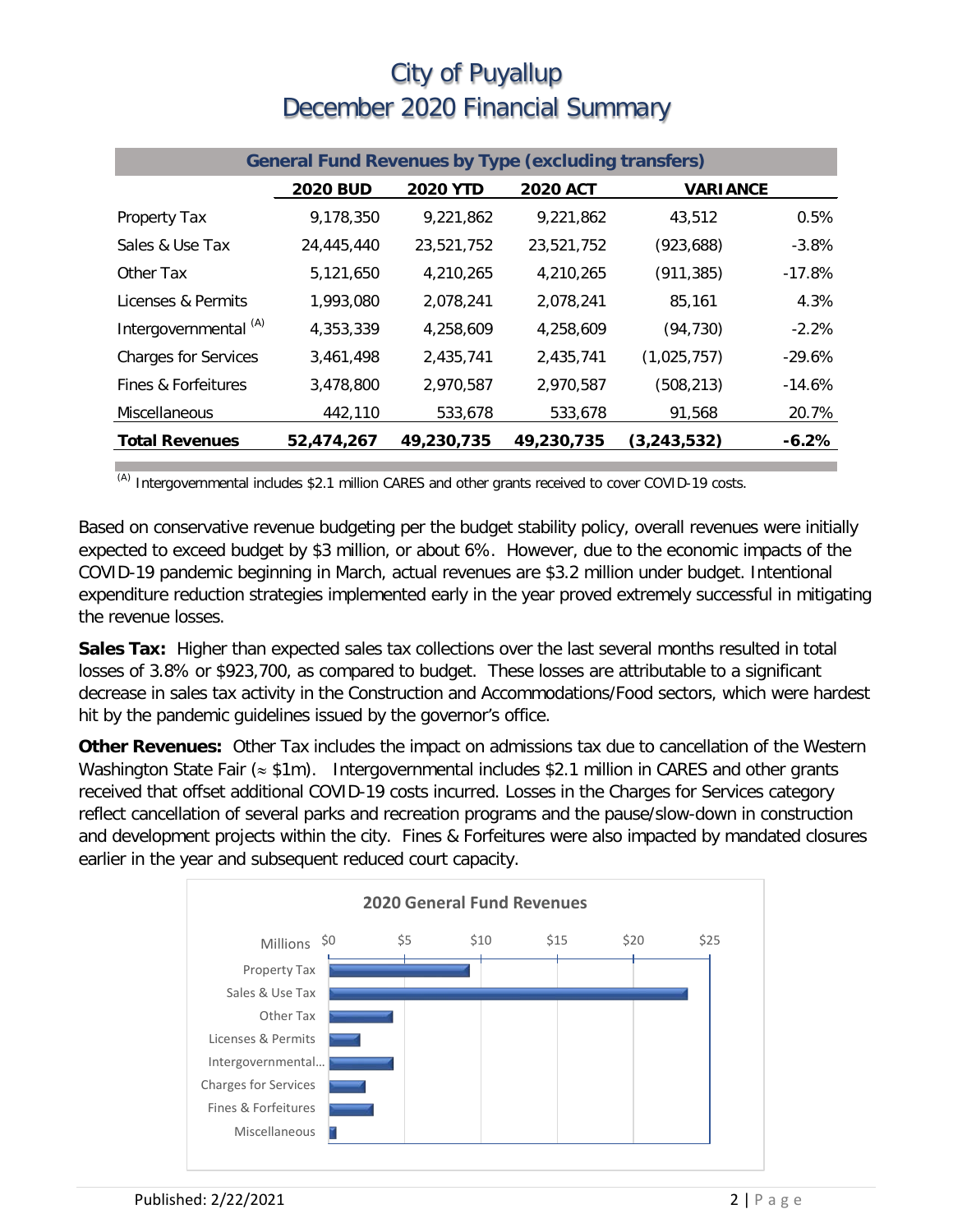| <b>General Fund Expenditures by Department (excluding transfers)</b> |                 |                 |                 |                 |          |  |
|----------------------------------------------------------------------|-----------------|-----------------|-----------------|-----------------|----------|--|
|                                                                      | <b>2020 BUD</b> | <b>2020 YTD</b> | <b>2020 ACT</b> | <b>VARIANCE</b> |          |  |
| City Council                                                         | 209,942         | 197,670         | 197,670         | 12,272          | 5.8%     |  |
| City Manager                                                         | 935,641         | 706,249         | 706,249         | 229,392         | 24.5%    |  |
| City Clerk                                                           | 385,927         | 304,439         | 304,439         | 81,488          | 21.1%    |  |
| Dev & Permiting Svcs                                                 | 4,395,710       | 3,798,888       | 3,798,888       | 596,822         | 13.6%    |  |
| Finance                                                              | 756,730         | 602,509         | 602,509         | 154,221         | 20.4%    |  |
| Human Resources                                                      | 459,783         | 376,570         | 376,570         | 83,213          | 18.1%    |  |
| Legal                                                                | 1,209,801       | 1,468,421       | 1,468,421       | (258, 620)      | $-21.4%$ |  |
| Library                                                              | 2,968,603       | 2,169,081       | 2,169,081       | 799,522         | 26.9%    |  |
| Municipal Court                                                      | 2,088,506       | 2,064,016       | 2,064,016       | 24,490          | 1.2%     |  |
| Non-Departmental <sup>(A)</sup>                                      | 2,549,619       | 1,904,363       | 1,904,363       | 645,256         | 25.3%    |  |
| Parks & Recreation                                                   | 6,252,786       | 4,839,064       | 4,839,064       | 1,413,722       | 22.6%    |  |
| Police                                                               | 22,090,799      | 20,178,460      | 20,178,460      | 1,912,339       | 8.7%     |  |
| <b>Public Works</b>                                                  | 2,430,307       | 1,769,322       | 1,769,322       | 660,985         | 27.2%    |  |
| <b>Total Expenditures</b>                                            | 46,734,154      | 40,379,052      | 40,379,052      | 6,355,102       | 13.6%    |  |

(A) Non-Departmental includes » \$1.6 million in spending related to COVID-19, with an additional \$500,000 spread throughout various departments. These costs are reimbursed by CARES and other grants, which is reflected in Intergovernmental revenue.

Expenditure reduction strategies implemented earlier in the year have proven very successful.

- All departments limited discretionary spending to items necessary for operations.
- **Monies for fleet and IT replacement equipment were eliminated.**
- Vacant positions were held open to the extent possible, spending for temporary help was significantly reduced, and employee furloughs continue for certain work groups.

Overall, these measures resulted in \$6.3 million of savings from department operations, or 13.6% of the General Fund budget, excluding transfers out.



General Government: City Council, City Clerk, City Manager, Finance, Human Resources, Legal, Non-Dept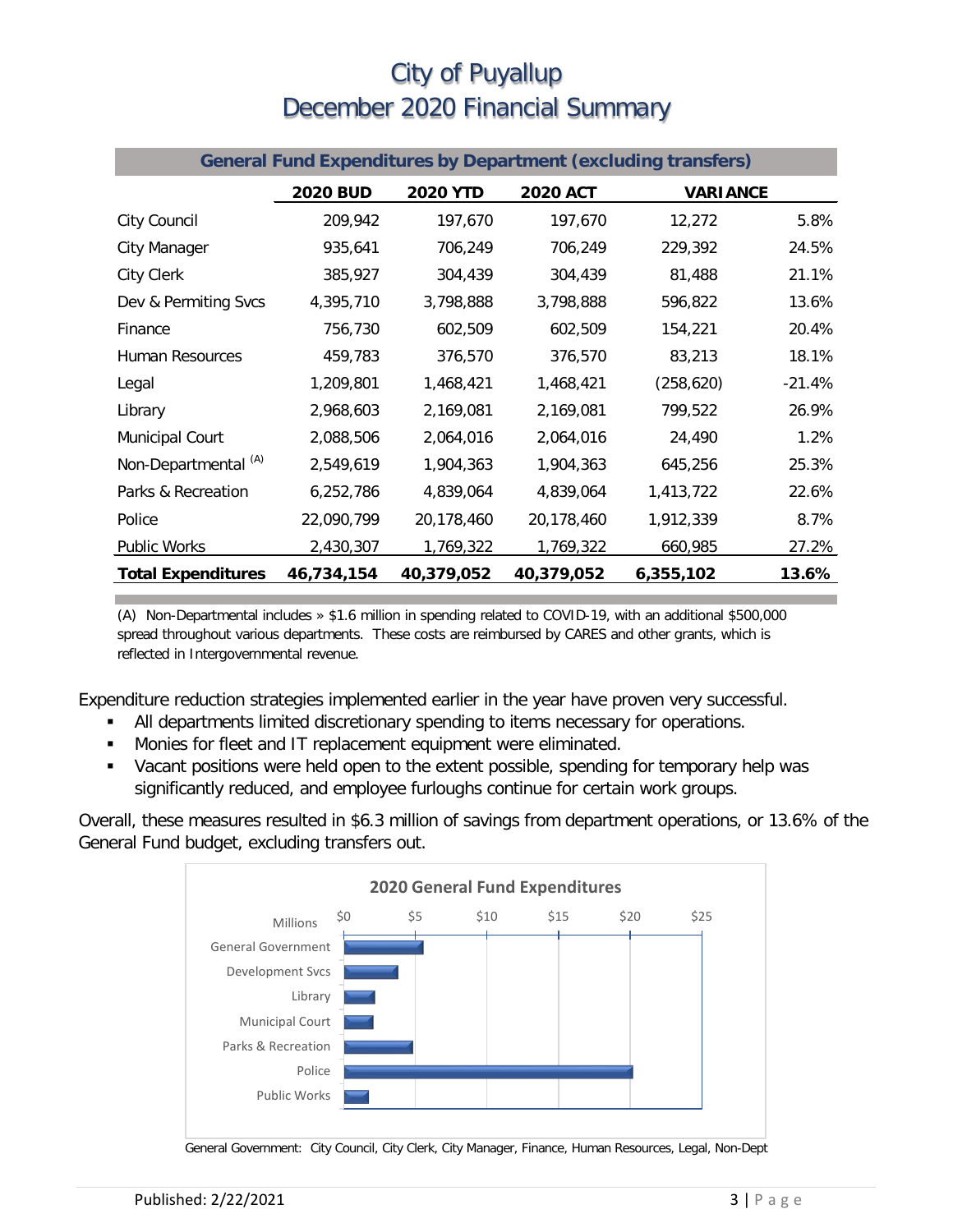#### Street Fund at a Glance… (excluding intrafund transfers)

The Street Fund accounts for repairs and maintenance, debt service and construction of city streets. Grants and other non-city monies are aggressively pursued to help offset costs of eligible capital projects.

In April 2020, \$3.7 million of street capital projects were placed on hold in the event those monies were needed to balance the General Fund budget. By October, based on updated revenue projections and expenditure savings estimates, it became clear that these monies would not be needed in the General Fund. As a result, the 2020 budgeted street capital projects funding remained fully intact. Unspent capital project balances will automatically carry forward to 2021.

|                           | <b>Street Fund</b> |                 |                 |
|---------------------------|--------------------|-----------------|-----------------|
|                           | <b>2019 ACT</b>    | <b>2020 BUD</b> | <b>2020 ACT</b> |
| <b>Beginning Balance</b>  | 5,476,894          | 8,915,412       | 8,915,412       |
| Fuel Tax/Multimodal Funds | 429,491            | 413,300         | 385,937         |
| Traffic Impact Fees       | 2,578,390          | 1,124,530       | 662,116         |
| Capital Project Grants    | 4,976,022          | 12,602,090      | 1,932,349       |
| <b>Other Revenues</b>     | 340,573            | 620,970         | 413,163         |
| Transfers In              | 6,516,359          | 8,485,347       | 5,831,629       |
| <b>Total Revenues</b>     | 14,840,836         | 23,246,237      | 9,225,194       |
| <b>Operating Expenses</b> | 2,287,704          | 2,221,265       | 1,784,997       |
| Debt Service              | 1,289,950          | 1,283,410       | 1,156,211       |
| Capital Projects          | 7,803,140          | 27,741,555      | 5,003,043       |
| <b>Transfers Out</b>      | 21,524             |                 |                 |
| <b>Total Expenditures</b> | 11,402,318         | 31,246,230      | 7,944,251       |
| <b>Ending Balance</b>     | 8,915,412          | 915,419         | 10,196,355      |

Transfers In from GF Tier 1, Budget Stability, REET and LIFT grant.

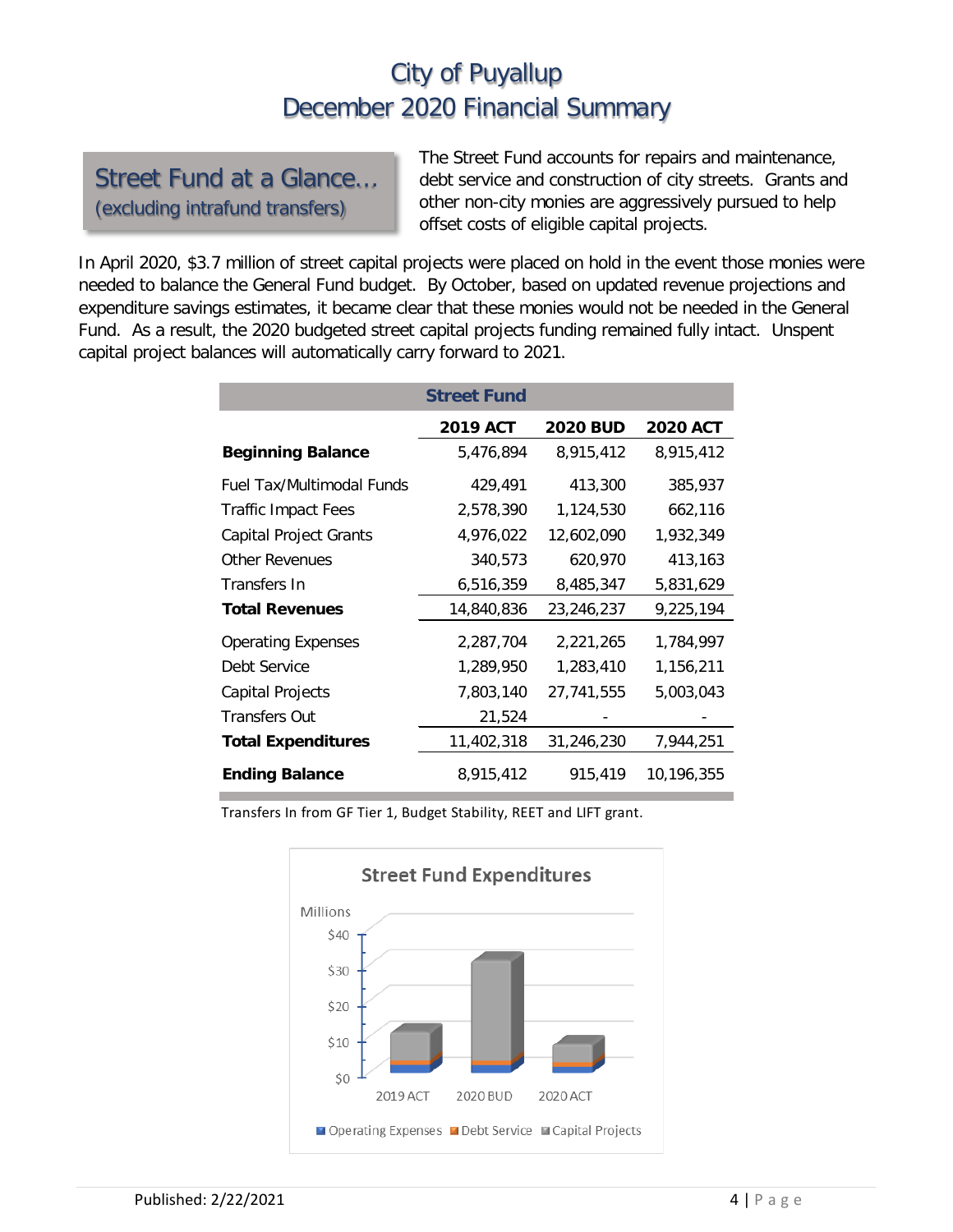Utilities at a Glance… (excluding transfers)

City utilities (sanitation, water, wastewater and stormwater) are funded with user and system development charges, which are expected to cover the operations, debt service and capital needs of the utility.

In response to the economic hardship on residents and businesses resulting from the state-wide response to COVID-19, the City has expanded the utility payment extension policy and waived late fees. Both are scheduled to be in effect until 60 days after the state of emergency is lifted, which is likely to be well into 2021. At that point, the regular payment extension and late fee policies will resume. As the months have gone by, delinquent account balances have increased substantially to nearly \$450,000 versus a pre-pandemic average of \$250,000. Several customer relief proposals are under discussion at the county and state levels. We are hopeful that one or more programs will become available to aid our customers.

| <b>Combined Utility Funds</b> |                 |                 |                 |  |  |  |  |
|-------------------------------|-----------------|-----------------|-----------------|--|--|--|--|
|                               | <b>2019 ACT</b> | <b>2020 BUD</b> | <b>2020 ACT</b> |  |  |  |  |
| <b>Beginning Balance</b>      | 23.569.469      | 25,282,039      | 25,282,039      |  |  |  |  |
| User Fees                     | 23.409.716      | 24, 154, 656    | 23,749,165      |  |  |  |  |
| System Dev Charges            | 1,833,216       | 3,134,336       | 1,945,322       |  |  |  |  |
| <b>Other Revenues</b>         | 983,376         | 282,870         | 333,968         |  |  |  |  |
| Grants                        | 1,075,079       | 6,928,868       | 1,266,533       |  |  |  |  |
| <b>Total Revenues</b>         | 27,301,387      | 34,500,730      | 27,294,989      |  |  |  |  |
| <b>Operating Expenses</b>     | 17,108,029      | 19,322,067      | 16.678.790      |  |  |  |  |
| Debt Service                  | 1,861,437       | 1,037,880       | 1,039,799       |  |  |  |  |
| Capital Projects              | 6,619,352       | 35,271,230      | 6,877,307       |  |  |  |  |
| <b>Total Expenditures</b>     | 25,588,818      | 55,631,177      | 24,595,896      |  |  |  |  |
| <b>Ending Balance</b>         | 25,282,039      | 4,151,592       | 27,981,132      |  |  |  |  |

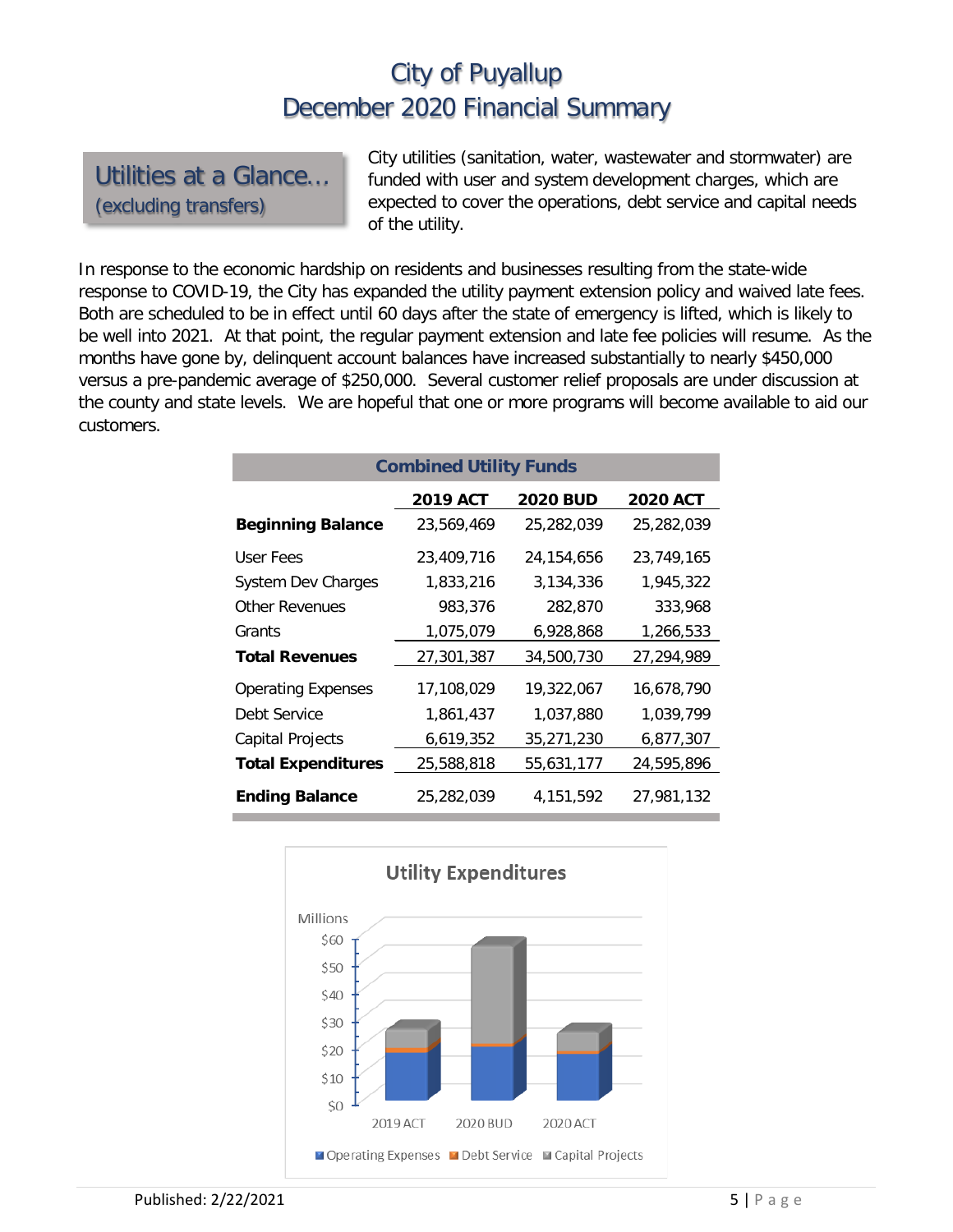| <b>City-Wide Cash and Investments</b> |            |            |            |            |            |                         |  |
|---------------------------------------|------------|------------|------------|------------|------------|-------------------------|--|
|                                       | 2015 YE    | 2016 YE    | 2017 YE    | 2018 YE    | 2019 YE    | 2020 DEC <sup>(A)</sup> |  |
| General Fund                          | 1,572,998  | 1,714,189  | 5,613,564  | 7,188,466  | 7,504,974  | 7,916,997               |  |
| General Fund - Other                  | 3,224,047  | 3,504,895  | 2,648,335  | 2,806,831  | 2,798,442  | 4,486,592               |  |
| Special Revenue                       | 5,025,365  | 7,245,450  | 9,455,865  | 4,562,016  | 5,261,402  | 5,119,439               |  |
| Debt Service                          | 407,938    | 282,095    | 288,292    | 305,283    | 517,046    | 505,658                 |  |
| <b>Street Capital Projects</b>        | 696,370    | 3,486,440  | 5,273,289  | 5,476,894  | 8,915,411  | 10,196,346              |  |
| Parks Capital Projects                | 744,999    | 1,150,658  | 1,896,328  | 4,879,439  | 2,904,086  | 2,948,859               |  |
| <b>Facility Capital Projects</b>      | 49,071     | 119,948    | 121,076    | 558,137    | 1,984,322  | 1,961,283               |  |
| Enterprise - Utilities                | 25,998,954 | 23,046,430 | 25,887,173 | 23,569,469 | 25,214,816 | 27,880,271              |  |
| Enterprise - Pavilion                 | 85,946     | 101,306    | 87,234     | 97,165     | 95,158     | 91,108                  |  |
| <b>Internal Service</b>               | 6,838,993  | 7,545,047  | 7,662,713  | 8,350,700  | 8,885,049  | 8,055,463               |  |
| Total                                 | 44,644,684 | 48,196,459 | 58,933,870 | 57,794,399 | 64,080,707 | 69,162,018              |  |

(A) Estimated year-end cash balances, pending completion of cash-basis adjustments required by accounting standards.

**General Fund:** Comparing 2015 and 2020 estimated ending cash, the balance has grown by \$6.3 million. This is intentional growth to ensure adequate reserves for cash flow purposes and in case of an economic downturn.

**All Other Funds:** The cash balances for all other funds combined have grown by \$18.2 million since 2015, largely due to a significant increase in funding available for capital projects.